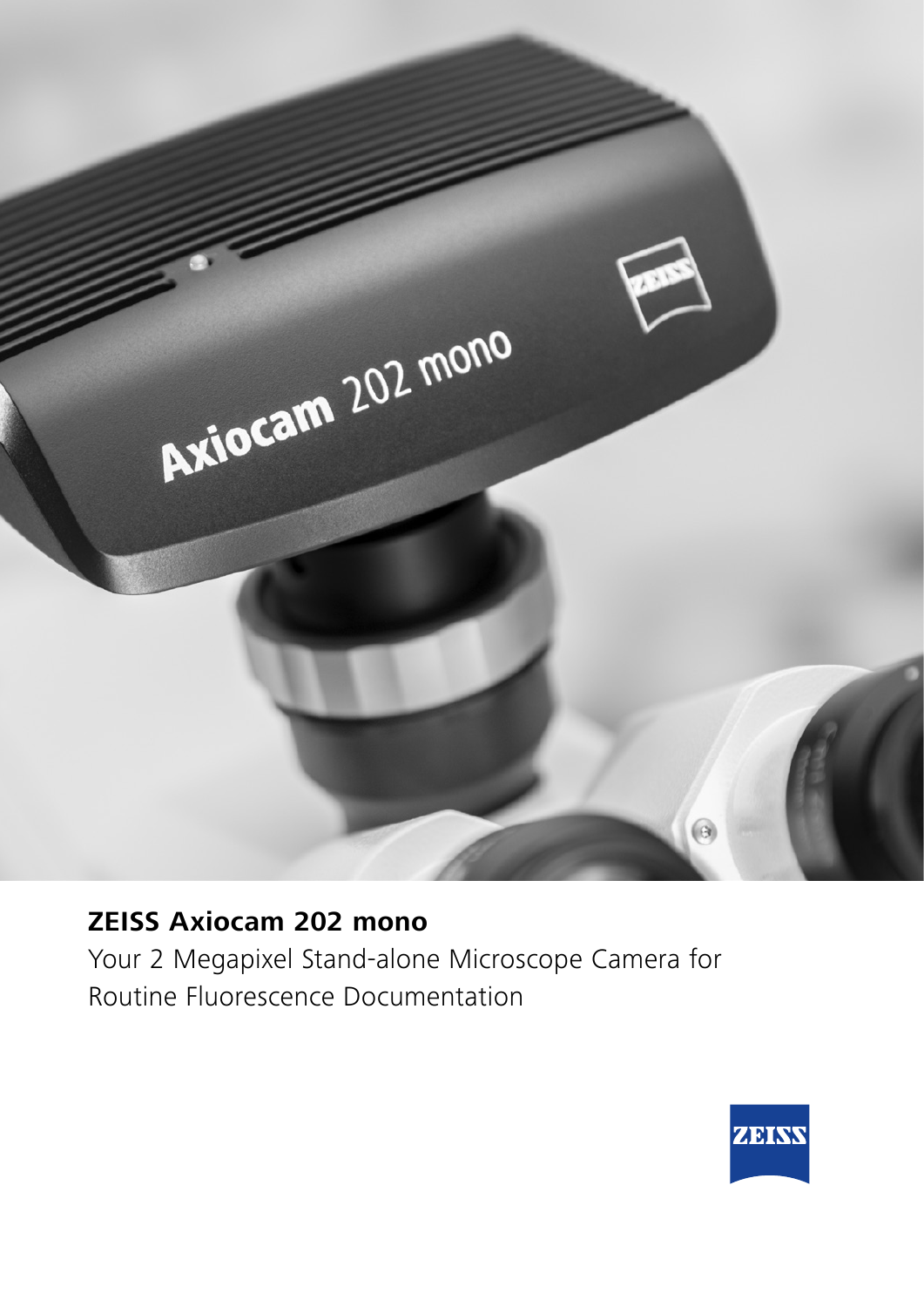## **ZEISS Axiocam 202 mono**

Your 2 Megapixel Stand-alone Microscope Camera for Routine Fluorescence Documentation



*Mink Endometrium Cells, Vimentin (Ms) – Alexa Fluor 568, Phalloidin - Alexa Fluor 488, Hoechst 33342, acquired with ZEISS Axioscope 5, objective: Plan-Apochromat 20*× */ 0.8*



Axiocam 202 mono is your 2 megapixel monochrome microscope camera with automatic functions for routine fluores-

cence applications.

With this CMOS sensor camera you can easily acquire monochrome images in stand-alone mode with no need of a PC. Since the camera automatically adjusts the exposure time you only need to press the snap button to capture and store your fluorescence images on a USB flash drive. If needed you can adjust parameters in the OSD (on screen display) menu before you save the image.

In combination with the smart microscopes Axiolab 5 or Axioscope 5 you can even capture multichannel fluorescence images by simply pressing one button.

Get more flexibility with the imaging app Labscope and its user-friendly intuitive GUI for fluorescence documentation.

Alternatively, you can use the imaging software ZEN with your Axiocam 202 mono for image capture and additional processing and analysis.

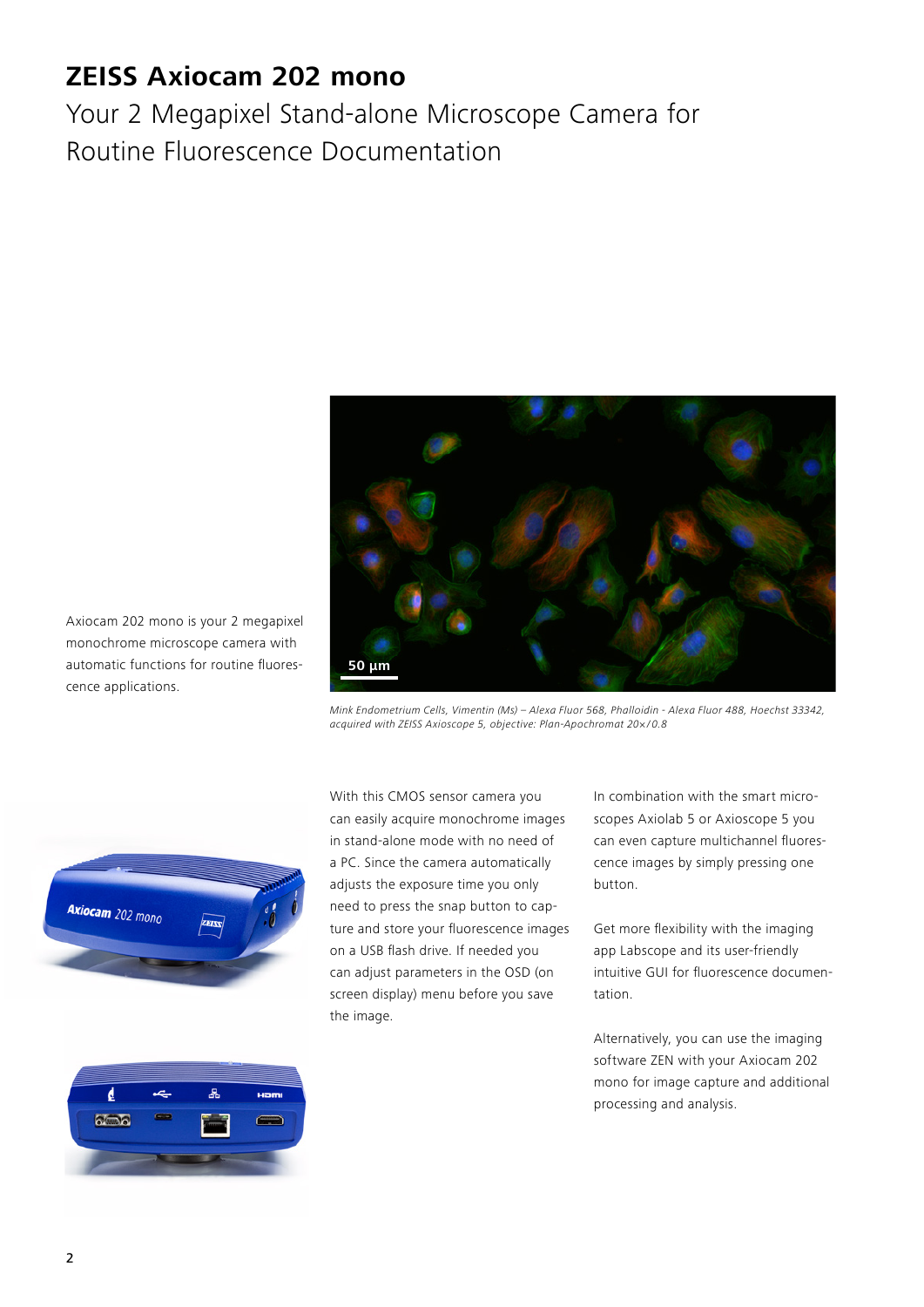

Indian muntiac, deer epidermis fibroblasts, Tubulin (Ms) – Alexa Fluor 405, Phalloidin - Texas Red, SYTOX Green, acquired with ZEISS Axioscope 5, objective: Plan-Neofluar 10× */ 0.3*

## **Highlights**

- 2 Megapixel CMOS chip sensor with image diagonal of 13 mm and large pixel size for high sensitivity in fluorescence documentation
- Choose between 12 bit or 8 bit digitization
- Store images directly on USB flash drive in standalone mode
- Single button multichannel fluorescence acquisition when combined with Axiolab 5 or Axioscope 5 stands in stand-alone mode (with no PC)
- Automatic exposure and gain adjustment for easy fluorescence image capture
- Connect directly to a monitor by a HDMI cable for live image display for search and focussing and review of acquired images